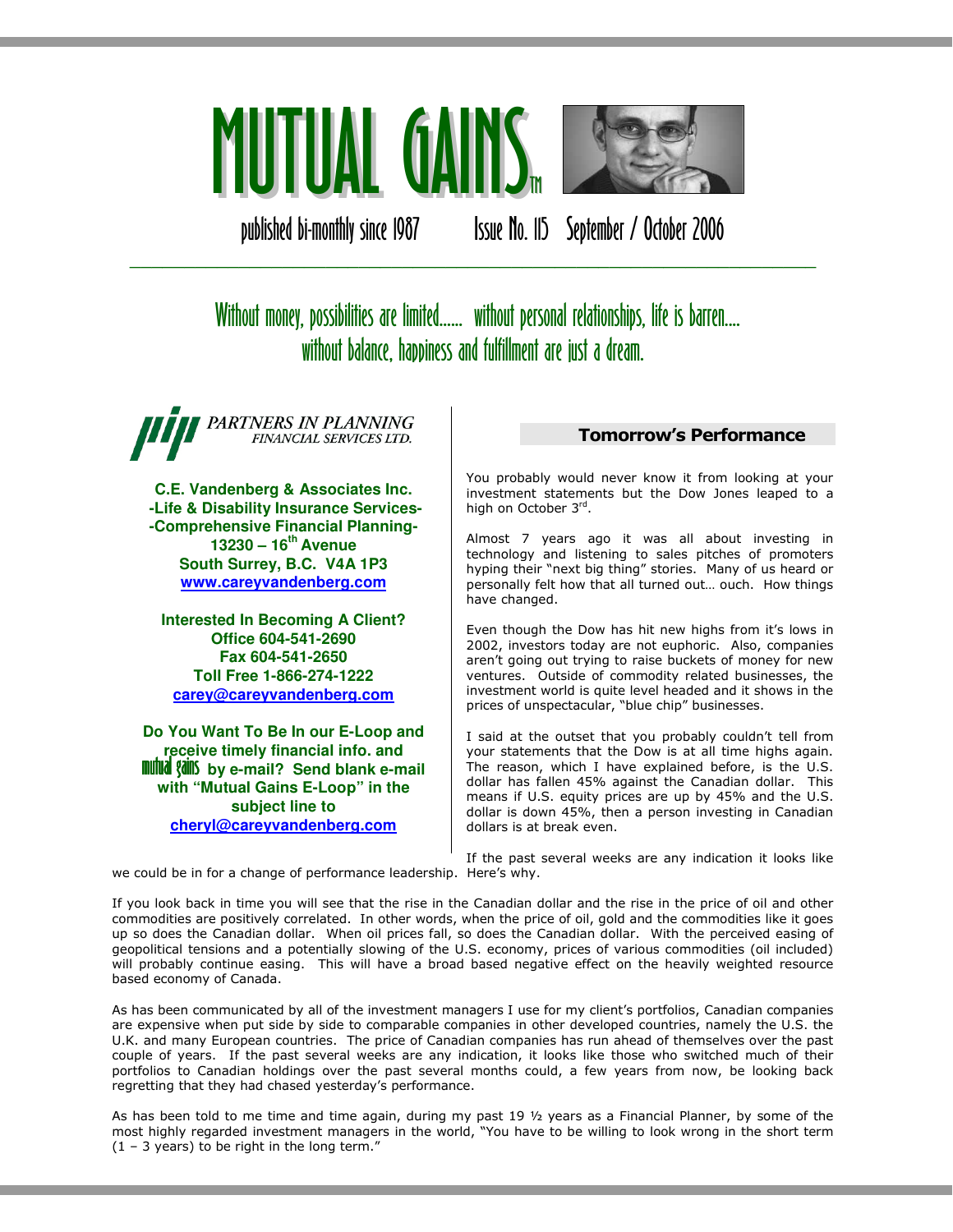## \$200,000 Invested, \$273,600 Withdrawn and Still Have \$435,563

A systematic withdrawal plan, or SWP (pronounced SWIP) is a common thing done when an RRSP is converted to a RRIF. The idea is to invest a lump sum of money and take a fixed amount of money from it per month, much like you would get from a pension plan. This idea can also be used for a regular investment portfolio, one that will grow over time and still pay you a monthly income:

Here are the numbers (unaudited) from one client of mine, who started a RRIF SWP at the end of 1997:

Total invested = \$193,607.24 (Nov – Dec 1997) Total withdrawn (Jan '98 – Sept 2006) = \$125,175.22

Portfolio Value (as of October 6th 2006) = \$252,535.22

This may look "too good to be true" however I ran some numbers in a software program for a similar scenario using a less than stellar performing Canadian Balanced mutual fund. I used a \$200,000 initial investment on September 1987 and withdrew  $$1,200$  per month from it through to August 30<sup>th</sup> 2006.

Total withdrawn equals \$273,600. Portfolio value as of the end of August 2006 is………\$435,563. All from a \$200,000 initial investment. It isn't rocket science and it's something many people have been doing for years. You can too. (Source: Morningstar Research Inc.).

### Converting Your Bad Debt To Good Debt (The "Smith Manoeuvre")

Debt is a double edged sword and to a large degree a necessary evil. This is true when it comes to "leveraging" to better your financial position, or using the banks money to make money.

You can make money using the bank's money but, while this can be rewarding on the upside it can be very painful on the downside to the extent of financial devastation if not done prudently. That is the double edged sword. The necessary evil part of the equation is if you don't use "leverage" , the most common form of leverage being a first time home purchase with a relatively small down payment, you could slowly fall back financially. This has been particularly evident over the past couple of years for those who don't own a home.

When you buy your first home you most likely start with a relatively small amount of money and leverage this small amount with a much larger amount by a bank in the form of a mortgage; \$10,000 down, \$190,000 mortgage controls a \$200,000 asset. As time goes on, and with each and every mortgage payment you make, you slowly pay down the amount owing on the mortgage. This feels good and reduces your risk however the drawback is you lose the benefit of leverage as your home is being paid off.

A strategy that has been getting a lot of attention lately, and one that talks about this in more detail is called the "Smith Manoeuvre". I have received many calls from people who have read articles in the paper written about this "concept". I say "concept" because the idea is not really anything new. The book, written by retired Financial Planner Fraser Smith however lays out a very detailed description of how this can be done.

A very simple explanation of this "Smith Manoeuvre" is this. For every time you make a mortgage payment, you take the amount you have paid down on the principal and simultaneously borrow an equal amount back and invest it. Over the course of several years you will, on a very systematic basis, be paying your mortgage down (bad debt) and simultaneously be building an investment portfolio using borrowed money (good debt).

Why is your regular mortgage bad debt? Because the interest you pay on it is not tax deductible. The debt incurred for investment purposes however is tax deductible.

The premise in the book is that the bad debt you have now will slowly be converted to good debt. That simple act has an ancillary benefit of slowly increasing your tax savings each and every year. This will in turn give you the ability to pay down your bad debt (mortgage) even faster. The suggestion from the Smith Manoeuvre is that as soon as you only have good debt you can keep that debt in place as long as you live. For most people that last thought is unpalatable and very uncomfortable. This doesn't mean that the concept is faulty or that you shouldn't use it. In your case I'd suggest a revised version of the Smith Manoeuvre can be used. In either case however partnering with a qualified Financial Planner is highly advised.

The concept of converting bad debt to good debt is a very sound financial planning strategy. Many of my clients have used this concept for years, I included. Fraser Smith has simply refined it and laid it down in a book so the broader public can understand the idea, and the benefits of it. It is something almost anyone can use to their advantage and customized to fit within their own comfort level.

## Virtually No Tax If Your Income Is Under \$33,000

Thanks to the enhanced tax credit earlier this year, you'll keep a lot more of your dividend income and if your taxable income is low enough you will pay no tax on it.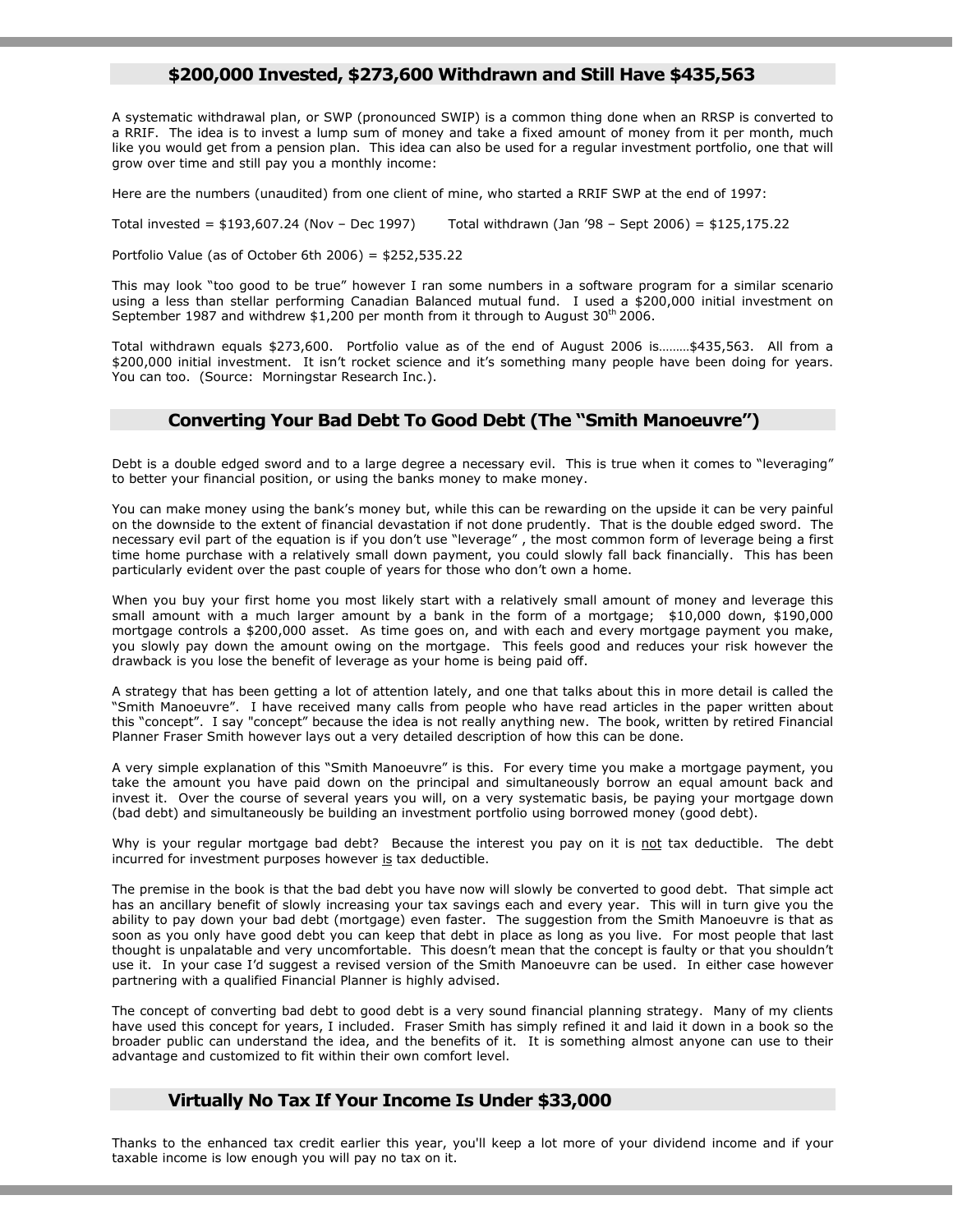First, you will need to be earning dividend income. To do that you will need to switch your bank deposit, bond or other cash investments to dividend paying investments. That change alone will reduce your tax bill, no matter what your income is.

A B.C. tax payer with \$60,000 in taxable income will pay tax at a rate of only 6.14% on dividends. Tax on interest from bank deposits, bonds etc. is over 31%. In other words, if you earn \$10,000 of interest income you will pay \$3,115 in tax on it. If that \$10,000 is dividends instead of interest you pay only \$614 tax. All you have to do is change your investments and you can lower your tax bill for every year in the future.

The interesting part is this, the lower your income the more effective the new dividend tax credit is. If your taxable income is \$33,000 or less than you pay NO TAX on the dividend income you earn. In comparison you'll pay 21.3% tax on your interest income. Time to consider moving those interest paying investments.

Do you want to do some more accurate calculation based on your own situation? Go to www.ey.com/global/content.nsf/Canada/Tax - Calculators - Overview

#### Take CPP Now Or Should I Wait?

For most retired people the income they get from CPP is only part of their retirement income. Many don't need it at age 65. For some, "the sooner the better" is the motto. No matter what, the choice is yours on how early or late you start receiving your CPP income.

Before you go running around your house sticking notes to where you are going to spend that money, I must tell you that the earliest you can receive it is age 60. However, there is a strong argument for taking your CPP as early as possible and I'd like to show you the numbers on why that is.

For every month before your  $65<sup>th</sup>$  birthday that you receive CPP income early you are penalized 0.5%. This equals a reduction of 6% per year, and if taken as early as your 60<sup>th</sup> birthday, a reduction of 30% from what you would have received if you starting getting CPP on your 65<sup>th</sup> birthday.

At age 60 the maximum monthly CPP you can get is \$591.21. At age 65 the amount is \$793.91. Yes, 30% is quite a drop but what you have to calculate is that taking your CPP at age 60 will give you total payments of \$35,472.60 by the time you reach age 65. Sure, if you wait until 65 you will get a higher monthly income but it will take you until age 82 before you break even to taking it at age 60.

Having said that, just because you are between age 60 and 64 doesn't mean it always makes sense to apply for your CPP early. Your current tax or income situation along with your health will play a big part in that decision.

#### Giving A Lot Can Cost Very Little

"The habit of giving only enhances the desire to give." Walt Whitman

Here is a personal story I heard from Tim Cestnick (author of many tax books) as was told to him by his aunt:

A 10 year old boy came into a coffee shop, sits down and asks Tim's aunt (the waitress) how much it is for an ice cream sundae. "50 cents" she tells him. He counts the coins in his hand and asks how much it is for a plain dish of ice cream. Tim's aunt is getting a little impatient as she has a number of other customers to wait on. "35 cents" she tells him abruptly. The boy counted the coins in his hand again to make perfectly sure he had enough money. He then asks for the plain ice cream.

After the boy finished his ice cream he paid the cashier by the front door 35 cents and left. When Tim's aunt came to wipe up the boy's table and clean up his ice cream dish she saw 3 nickels and was filled with emotion. This boy had sacrificed part of what he could have had for himself so he could give Tim's aunt a tip. That is sacrificial giving.

I want to say that even though you may have a similar sacrificial giving heart, maybe more so after hearing that heart warming story, I'm sure you wouldn't turn away a huge tax benefit for your charitable giving. That would enable you to give even more if you so choose. Well, the generous tax benefit is there for your taking. Here's how using an investment program that has been around since the 50's.

For the past 50 years the resource mining industry in Canada has been able to issue flow through shares to investors. You buy these shares from them and in turn they "flow through" certain exploration and development expenses they can't use to reduce your income taxes. In other words, they are transferring the tax deductions from these expenses to you. For a \$10,000 investment this works out to approximately \$4,600 in tax savings. That is the first part of the equation and again, it' been around since before I was born, which in my kids opinion is "old".

The second part of the equation came in the May 2<sup>nd</sup> budget which eliminated any tax on capital gains triggered from gifting an investment to a charity. This capital gains waiver is especially advantageous to flow through share investments, simply because you get a 100% tax deduction for making the flow through share investment in the first place. This 100% tax deduction (approximately \$4,600 in tax savings) brings the "adjusted cost base" to \$0.